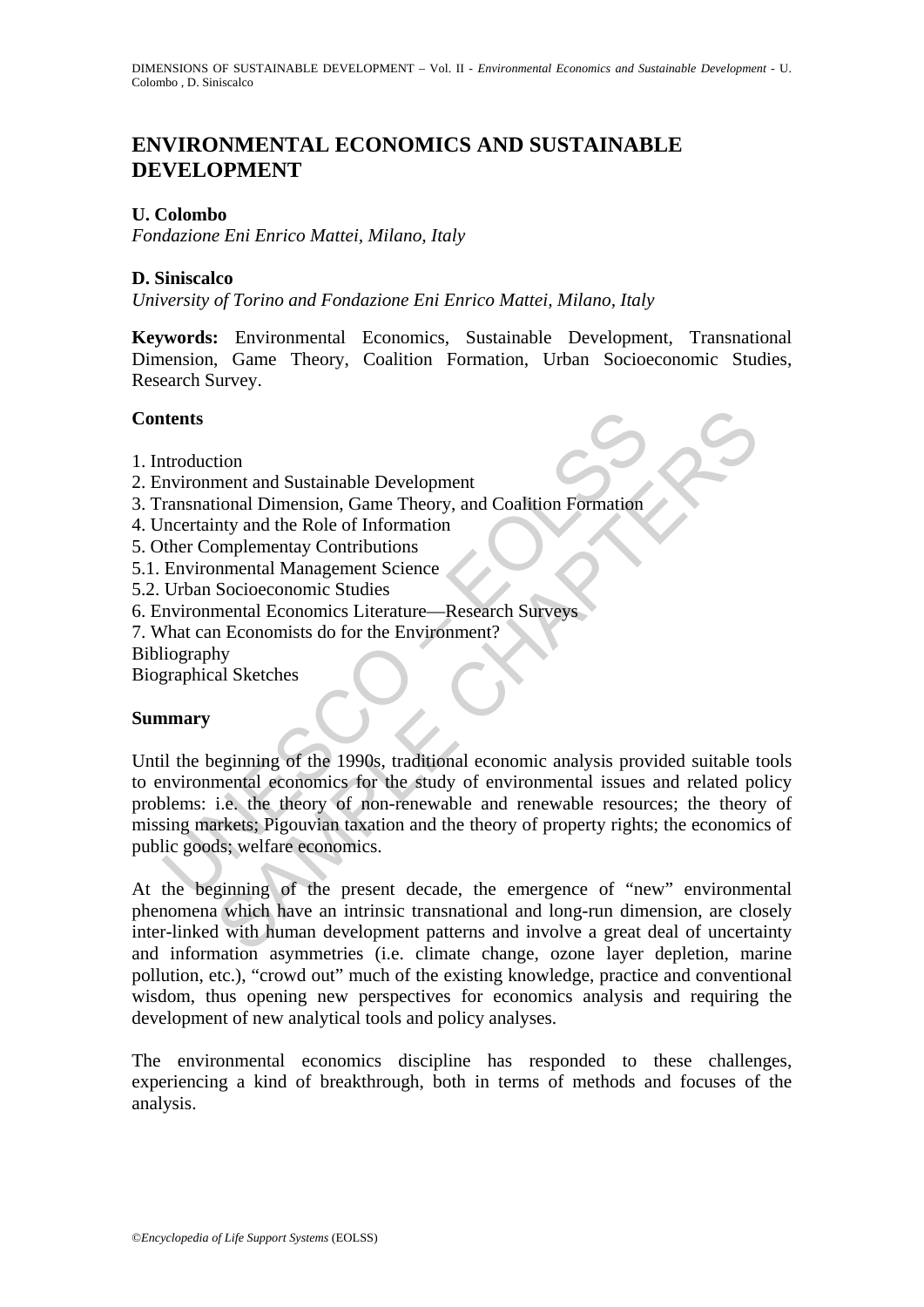New developments of the literature have been grouped and discussed under three major "research headings": sustainable development issues; transnational environmental problems and international policy co-ordination; uncertainty and information asymmetries. Important contributions to the understanding of environmental phenomena, their causes, effects and possible solutions have been developed from various areas of economic theory and from original applications and developments.

Further theoretical improvements and empirical studies are nonetheless needed if economists are to provide an increasingly effective contribution to the study of environmental issues and to the pursuit of sustainable development. In particular, empirical analyses are of fundamental importance both to environmental economics and to the sustainability debate. To implement this, one needs more data sets and more empirical models. Also, local studies are very important to better understand the interactions between the ecological and the economic systems.

Finally, given the interdisciplinary nature of environmental problems and their strong links with the other dimensions of human development, the contribution of economic analysis to the pursuit of sustainable development crucially depends on the capacity of the discipline to integrate its efforts with other disciplines such as ecology, physics, biology and sociology.

## **1. Introduction**

ractions between the ecological and the economic systems.<br>
Illy, given the interdisciplinary nature of environmental problem<br>
so with the other dimensions of human development, the contrib<br>
systs to the pursuit of sustaina In the interdisciplinary nature of environmental problems and their states between the ecological and the economic systems.<br>
Wen the interdisciplinary nature of environmental problems and their state of the pursuit of sust Environmental and natural resource economics has emerged as a mature field of research over the last three decades. In the 1960s and 1970s it was the subject of a comprehensive research program which dealt with a wide range of issues and policy problems, such as the economics of natural resources, the methods and problems in the correction of externalities, the management of common property goods, the economics of nature preservation. Against this background, suitable analytical tools were provided by economic analysis: the theory of non-renewable and renewable resources; the theory of missing markets; Pigouvian taxation and the theory of property rights; the economics of public goods; welfare economics. The research program was very successful and, in the following decade, it gave rise to several text-books.

In the early 1980s, however, scientists have highlighted a set of "new" environmental phenomena, such as global warming, ozone layer depletion, acid rain, fresh water and ocean pollution, desertification, deforestation and the loss of biodiversity. Some of these phenomena, such as ozone layer depletion, were newly discovered; some others, such as global warming, were known but attracted new attention, due to their unexpected scale and socioeconomic implications. Given their scale and importance, the new environmental problems entered the agenda of policy- makers and became the center of worldwide debate and a massive diplomatic effort, culminating in the UN Conference on Environment and Development held in Rio de Janeiro in 1992, followed by the Cairo UN Conference on Population and Development (1994) and the Istanbul UN Conference on Cities and Sustainable Development (1996).

The new environmental phenomena share a set of common features: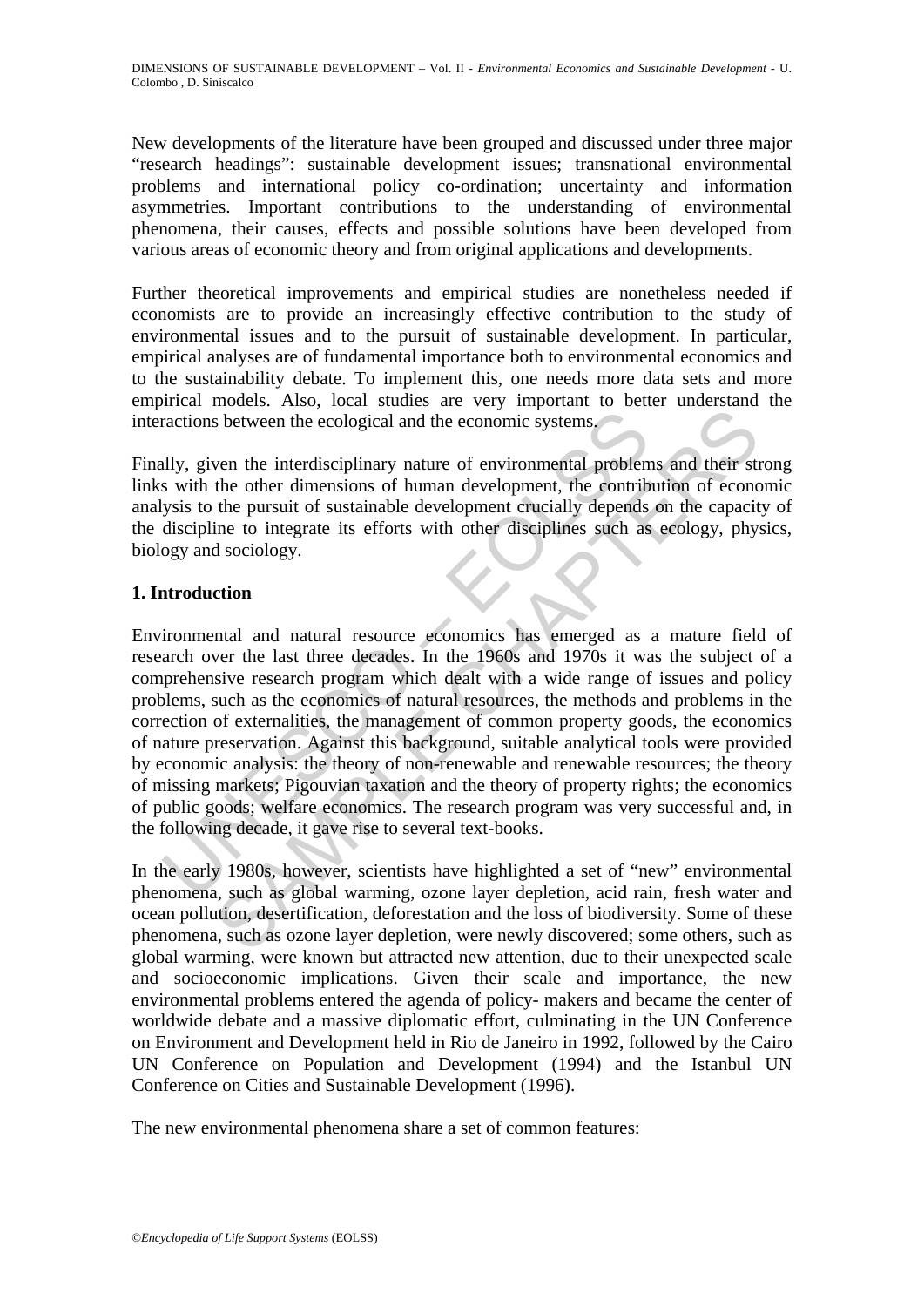- they are closely related to demography, economic growth, and structural change;
- they can have a very long-run dimension, affecting future generations as well as the present ones;
- they have an intrinsic transnational or global dimension, due to the nature of the externalities involved;
- they have important international repercussions through trade and factor mobility and involve North–South–East relationships; and
- they involve a great deal of uncertainty and information asymmetries.

The economists' community has increasingly recognized that the above common characteristics translate into big challenges for environmental economics: they raise new questions, or pose old questions in a new context. In particular, traditional environmental economics had focused on environmental issues which where "limited" both in time and space and analyzed in a closed, competitive, full-information economy, in isolation from all other economic and social dimensions of human development. The new environmental phenomena "crowd out" much of the existing knowledge, practice and conventional wisdom, thus requiring new analytical tools and fresh policy analyses. Most importantly, the general framework for the analysis has changed: environmental issues emerged as a particular dimension of human development.

nominal action and otical conducts and otical continuous in the members are worrelated or in the and space and analyzed in a closed, competitive, full-inforcial control or in the existing knowntino and social dimensions of man economics nat oteaus of environmental issues where immunital consideration and evaluation and other economic and social dimensions of human development. In form all other economic and social dimensions of human develop Against this background, environmental economics has received a new impulse and experienced a kind of breakthrough, both in terms of methods and focuses of the analysis. In some cases, the required tools are being taken from other areas of economics: macroeconomics and the theory of growth, applied microeconomics, welfare economics, the theory of property rights, taxation, international, industrial and labor economics, etc. In other cases, the analytical requirements provide an impulse for original applications and developments. In addition to making connections with many other sub-disciplines in economics, environmental economics has gradually broadened its focus by making connections with the social, political, natural and physical sciences, thus attracting a much larger group of contributors. The "new" developments of the environmental economics literature, both on analytical and policy grounds, may be grouped into three major research areas: (a) sustainable development; (b) transboundary environmental issues; (c) uncertainty and information asymmetries. In the following pages, we will consider (under the above-mentioned three "headings") the theoretical questions posed by the new environmental phenomena, the way in which economic theory and environmental economics have dealt with those questions so far and, finally, the issues that call for further advances in economic theory and, more generally, in environmental economics research.

- -

-

TO ACCESS ALL THE **15 PAGES** OF THIS CHAPTER, Visit[: http://www.eolss.net/Eolss-sampleAllChapter.aspx](https://www.eolss.net/ebooklib/sc_cart.aspx?File=E1-46B-20)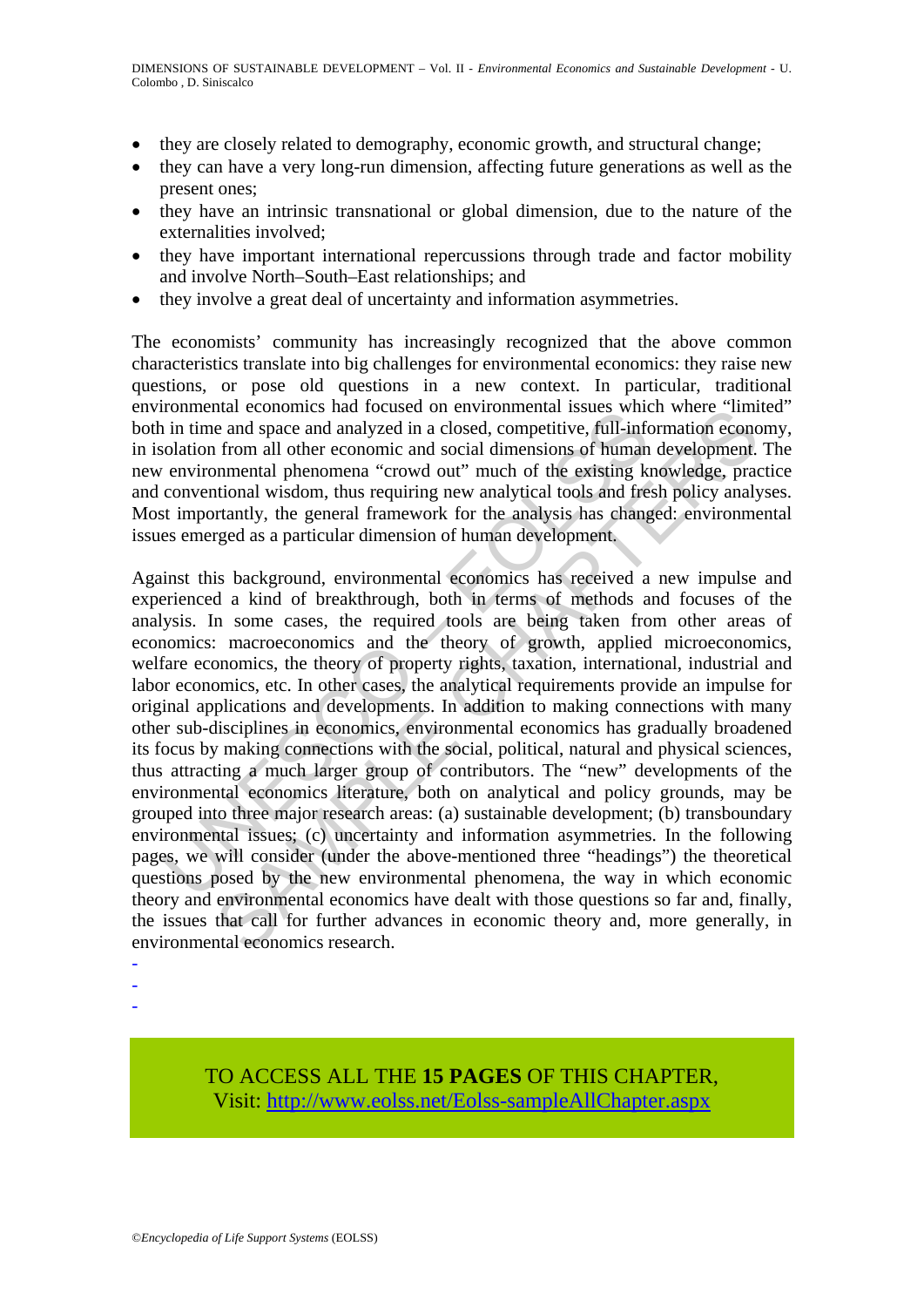#### **Bibliography**

Asheim G. (1994). Net national product as an indicator of sustainability. *Scandinavian Journal of Economics* **96**, 257–265. [This paper reviews critically previous theoretical contributions on the use of National Net Product as indicator of sustainability.]

Carraro C. and Siniscalco D., eds. (1997). *New Directions in the Economic Theory of the Environment*, 364 pp. Cambridge: Cambridge University Press. [This volume provides broad surveys of the recent developments of the new economics of the environment. Environmental problems are analyzed in a open, non-competitive economy with transnational or global externalities.]

Carraro C., ed. (1990). *Trade, Innovation and Environment*, 405 pp. Dordrecht: Kluwer Academic Publishers. [This volume proposes a collection of papers focused on international dimension of environmental phenomena. Recent developments in game theory and industrial organizational are applied to environmental problems.]

Chichilnisky G. and Heal G. (1998). Managing unknown risks. *Journal of Portfolio Management* **24**(4): 85–91. [This work proposes a way of treating environmental (unknown) risk.]

EUROSTAT (1994). *Systeme européen de rassemblement de l"information economique sur l"environment*, 195 pp. Luxemburg: SERIEE. [This volume describes in detail the general accounting framework of the European system of information on the environment. It also provides a comprehensive description of the various approaches towards environmental accounting.]

Haughton, G. and Hunter C. (1994). *Sustainable Cities*, 357 pp. London: Kingsley. [This volume brings together environmental science, social sciences and management to examine urban environmental problems from the viewpoint of air and water pollution.]

Hamilton J. T. (1995). Pollution as news: media and stock market reactions to the toxics release data. *Journal of Environmental Economics and Management* **28**(1), 98–113. [This paper shows that stockholders in firms reporting high pollution figures experienced negative returns upon the first release of the information.]

1. [1 his work proposes a way of treating environmental (unknown) risk.]<br>OSTAT (1994). Systeme européen de rassemblement de l'informativement,<br>USTAT (1995). Listemburg: SERIEE. [This volume describes in detail<br>tiverament, work proposes a way of treating environmental (unknown) risk.]<br>
(1994). Systeme européen de rassemblement de l'information economique<br>
(1994). Systeme européen de rassemblement de l'information economique<br>
(f) the Europea Intergovernmental Panel on Climate Change (1995). *Climate Change 1995*: *Economics and Social Dimensions of Climate Change*, 448 pp. Contribution of Working Group III to the second assessment Report of the IPCC. Cambridge, UK: Cambridge University Press. [This report provides a comprehensive survey of problems and issues related to climate change. Policy oriented, it includes a summary for policy makers.]

Markandya A. (1992). The value of the environment: a state of the art survey. *The Earthscan Reader in Environmental Economics* (eds. A. Markandya and J. Richardson), pp. 142–146. London: Earthscan. [This work provides a non-technical survey of methodological issues in environmental evaluation.]

OECD (1998). *Environmental Indicators*, 130 pp. Paris: OECD. [This volume provides a good example of the use of environmental indicators applied to OECD countries. It also contains an overview of the pressure-state-response framework.]

Pearce D. and Turner K. (1990). *Economics of Natural Resources and the Environment*, 378 pp. New York: Harvester Wheatsheaf Publishers. [This is one of the classic textbooks of environmental economics.]

Siebert H. (1995). Spatial aspects of environmental economics. *Handbook of Natural Resources and Energy Economics*, Vol. 1 (eds A. V. Kneese and J. L. Sweezy), pp. 125–164. Amsterdam: North Holland. [This papers provides an analytical introduction to pertinent concepts and models of spatial issues in environmental problems at micro, regional, national, transnational and global level.]

Welford R. (ed.) (1996). *Corporate Environmental Management*, 273 pp. London: Earthscan. [This book provides a critical examination of key tools of corporate environmental management, including environmental management systems and standards, environmental auditing and reporting, and the measurement of environmental performances.]

World Commission on Environment and Development (1987). *Our Common Future*, 400 pp. London: Oxford University Press. [Starting from the definition of sustainable development, the report proposes long-term strategies for achieving it.]